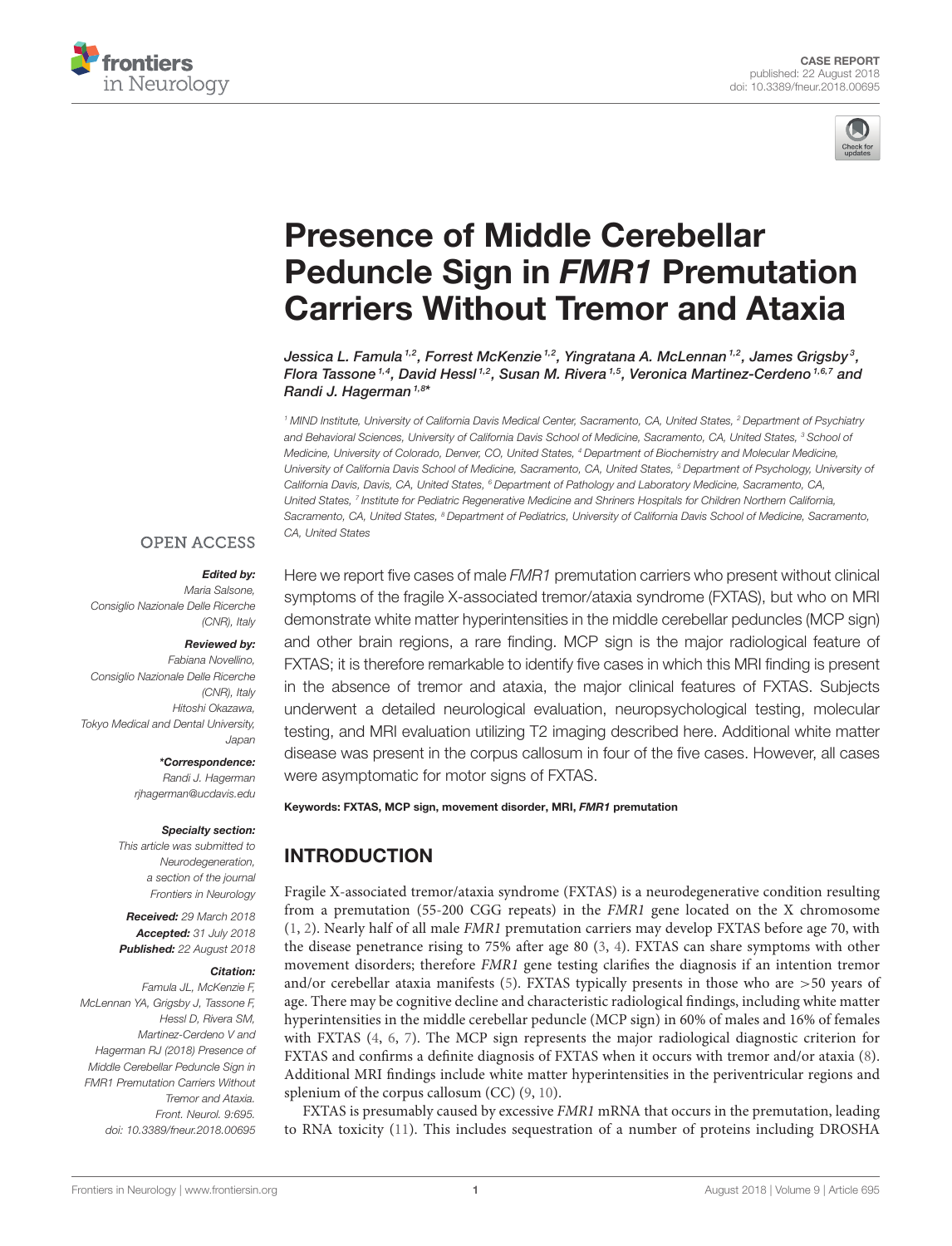and DGCR8, elevated calcium levels in neurons causing activation of calpain, and a cascade of molecular changes leading to miRNA dysregulation, chronic mitochondrial dysfunction and the formation of FMRpolyG through repeat-associated non-AUG (RAN) translation [\(2,](#page-4-1) [12](#page-4-11)[–17\)](#page-4-12). Classic neuropathological findings are eosinophilic intranuclear inclusions that are tau and synuclein negative in neurons, astrocytes, and in Purkinje cells [\(18,](#page-4-13) [19\)](#page-4-14).

Here we report five cases of male premutation carriers who present without clinical symptoms of FXTAS but demonstrate the MCP sign, previously seen only in two premutation cases with minimal or no symptoms reported by Loesch et al. [\(20\)](#page-4-15). The Loesch et al. cases included one individual aged 52 years and another aged 39 years, both showing no clinical symptoms of neurodegeneration, but presenting with significant MCP signs. Given the absence of longitudinal data collection in these cases, it was uncertain how fast FXTAS may develop after the presence of the MCP sign.

# CASES

Case 1 is a 65-year-old, right-handed male with 84 cytosineguanine-guanine (CGG) repeats, who denied tremor and ataxia. On examination his blood pressure was 177/87 mmHg and his heart rate was 62 bpm. This was consistent with reported history of and treated with metoprolol and candesartan. His body mass index (BMI) was 29.3. On neurological examination, finger-to-nose touching was without tremor and his arm movements were normal. His deep tendon reflexes were 1 to  $2+$  in the upper extremities,  $3+$  at the knees, and  $2+$  at the ankles. His temperature sensation was normal and his vibration sensation was absent in both great toes. Tandem walking was performed normally. No cognitive abnormalities were present on neuropsychological examination and no psychiatric symptoms were reported.

His MRI demonstrated the emergence of a faint MCP sign (**[Figure 1A](#page-2-0)**). His CC was slightly thin with minimal hyperintensity of the splenium of the CC. There was no significant atrophy but there was a hint of white matter hyperintensity in the insula bilaterally.

Case 2 is a 50-year-old, right-handed male carrier with 102 CGG repeats who denied tremor and ataxia. He had a history of multiple concussions from sports injuries in high school and college.

On examination his blood pressure was 147/82 mmHg and his heart rate was 48 bpm. His BMI was 25.8. Finger-to-nose touching was without tremor, and deep tendon reflexes were symmetrical and  $1+$  at the upper extremities,  $2+$  at the knees, and 2+ at the ankles. His vibration sense was mildly decreased in the lower extremities. His tandem gait was normal. No cognitive abnormalities were present on neuropsychological examination and no psychiatric symptoms were reported.

He presented with the MCP sign on MRI (**[Figure 1B](#page-2-0)**). He also had deep cerebellar white matter disease adjacent to the dentate nuclei, white matter hyperintensity in the splenium of the CC, mild volume loss involving the vermis and cerebellar hemispheres, and mesencephalic changes with widened third ventricle. In addition, an indentation in the superior aspect of the CC was thought to relate to a small vascular malformation or aneurysm.

Case 3 is a 62-year-old, right-handed male carrier with 86 CGG repeats who denied tremor and ataxia. On examination his blood pressure was 125/88 mmHg and his heart rate was 88 bpm. His blood pressure was being controlled with irbesartan and hydrochlorothiazide. His BMI was 26.9. Finger-to-nose touching showed no tremor and his tandem walk was without difficulty. He had slight increased tone on the right and left extremities with symmetrical movement. Deep tendon reflexes were normal, and he scored a 2+ in all four extremities. His vibration sense, tactile sensation, and cold sensation were also normal. No cognitive abnormalities were present on neuropsychological examination and no psychiatric symptoms were reported.

The MRI revealed the MCP sign (**[Figure 1C](#page-2-0)**). Additional white matter changes were seen in the splenium of the CC.

Case 4 is a 60-year-old right-handed, male carrier with 74 CGG repeats who denied tremor and ataxia. On examination he had a blood pressure of 152/86 mmHG and a heart rate of 89 bpm. He had a BMI of 27.9. His neurological examination showed decreased vibration sense in the lower extremities. Deep tendon reflexes were  $1-2+$  in the upper and  $2+$  in the lower extremities. He had no rest or action tremor, gait ataxia, or dystonia. No cognitive abnormalities were present on neuropsychological testing and no psychiatric symptoms were reported.

The MRI showed mild cerebellar volume loss, with MCP sign bilaterally (**[Figure 1D](#page-2-0)**) and subtle inferior cerebellar white matter changes.

Case 4 visited for follow up examination at age 64, at which time he had developed a head tremor and mild intention tremor. He also demonstrated subtle gait ataxia, taking only three steps on tandem walking. His MRI at age 64 confirmed the previous findings (**[Figure 1E](#page-2-0)**).

Case 5 is a 61-year-old, right-handed male carrier with 89 CGG repeats, who denied any history of tremor. He noted that he had no history of falling but he experienced some instances of unsteadiness when turning around, possibly attributable to a 4 cm difference in leg lengths secondary to a congenital vascular malformation in one leg that impacted growth. On examination, his blood pressure was 107/68 mmHg and his heart rate was 55 bpm. He had a BMI of 26.5. There was no sign of tremor during finger-to-nose touching. Along with having mild balance problems while turning, he had instability on tandem walking during the first few steps. With practice, he was able to perform at least 6 steps without missteps. He had normal reflexes in his upper extremities and knees, all  $+2$ . His right ankle reflex was 1+, and there was no reflex in his left ankle. He had decreased vibration sense bilaterally in both big toes but normal vibration sense at the ankles bilaterally. Additionally, pinprick sensation was slightly decreased in the great toe. No cognitive abnormalities were present on neuropsychological examination and no psychiatric symptoms were reported.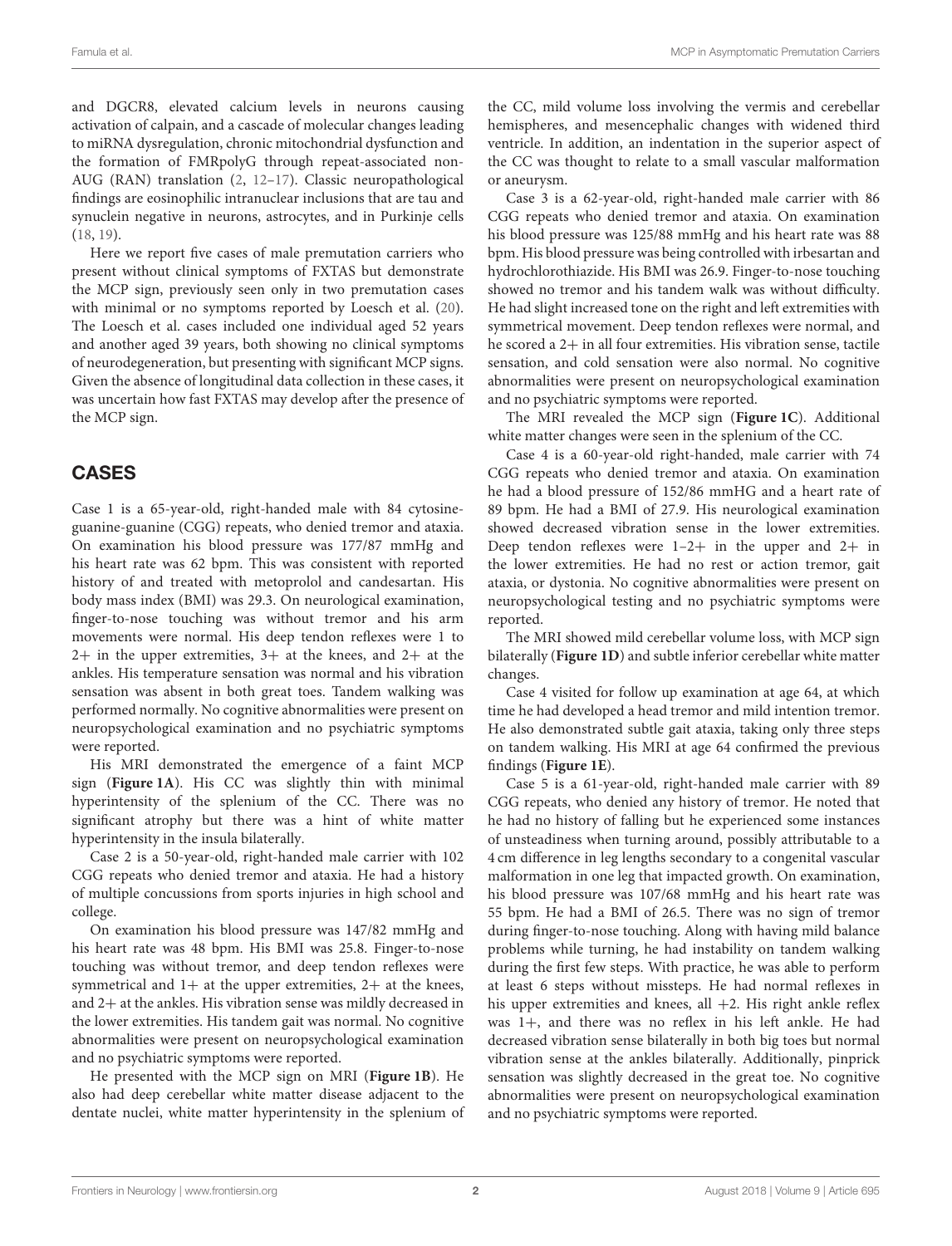

<span id="page-2-0"></span>On MRI, the T2 images showed the MCP sign (**[Figure 1F](#page-2-0)**) and white matter hyperintensity in the splenium of the CC. He also had mild brain atrophy.

# METHODS

This study was carried out in accordance with the recommendations of Institutional Review Board at the University of California, Davis with written informed consent from all subjects. All subjects gave written informed consent in accordance with the Declaration of Helsinki. All subjects gave written informed consent for publication of their cases. The protocol was approved by the Institutional Review Board at the University of California, Davis. The study protocols involved a detailed medical history and neurological examination, along with neuropsychological testing, molecular studies of FMR1, and MRI. All participants were English-speaking men between the ages of 50 and 70 years, and each was known to be a carrier of the FMR1 premutation prior to study enrollment.

The neurological examinations were performed by a medical doctor and included cranial nerve function, tone, rigidity, reflexes, sensation, extrapyramidal function, and gait. In all five cases, signs of tremor and ataxia were judged to be absent.

Neuropsychological testing included the Wechsler Adult Intelligence Scale, Wechsler Memory Scale, and Behavioral Dyscontrol Scale. Cases 1, 2, 4, and 5 completed the Wechsler Adult Intelligence Scale, Third Edition (WAIS-III). Case 3 was tested with the Wechsler Adult Intelligence Scale, Fourth Edition (WAIS-IV); however the entire test protocol was not completed. Scores for each case are reported in **[Table 1](#page-3-0)**.

Psychiatric symptoms were evaluated using the Symptom Checklist-90-Revised (SCL-90-R) and the Structured Clinical Interview for DSM-IV (SCID-4).

Genomic DNA was isolated from 3 ml peripheral blood using Gentra Puregene Blood Kit (Qiagen, Valencia, CA) following standard procedure. CGG trinucleotide repeat size was determined using a combination of PCR and Southern blot analysis. PCR was performed using FMR1 specific primers lying outside the CGG repeat [\(21\)](#page-4-16). Southern blot was performed by digestion of  $7-10 \mu$ g of genomic DNA with the restriction enzymes Eco RI and Nru I and the digested DNA was separated on 0.8% agarose gel containing Tris-acetate-EDTA buffer. DNA was then transferred on a nylon membrane and hybridized with the FMR1 -specific genomic probe StB12.3 [\(22\)](#page-4-17).

Presence of the MCP sign was confirmed by neuroradiological examination of MRI images collected on a Siemens 1.5T or 3T scanner using pulse sequences. In cases 1, 2, 3, and 5, two different pulse sequences were used. The first was a turbo spin echo (TSE) acquired in 48 axial slices of 3 mm thickness (no gap) with FOV of 240 mm<sup>2</sup> , TR of 4,000 ms, TE of 84 ms, and matrix size of  $384 \times 384$ . The second pulse sequence was a T2-weighted fluidattenuated inversion recovery (FLAIR) in which images were acquired in 104 sagittal slices of 1.9 mm thickness (no gap) with FOV 243 mm, 512 Å∼ 512 matrix, TR of 5,000 ms, TE of 455 ms, and inversion time 1,700 ms. In case 4, the MRI included 1.5 mm corona spoiled gradient echo (SPGR) and 3 mm axial proton density and T2-weighted scans.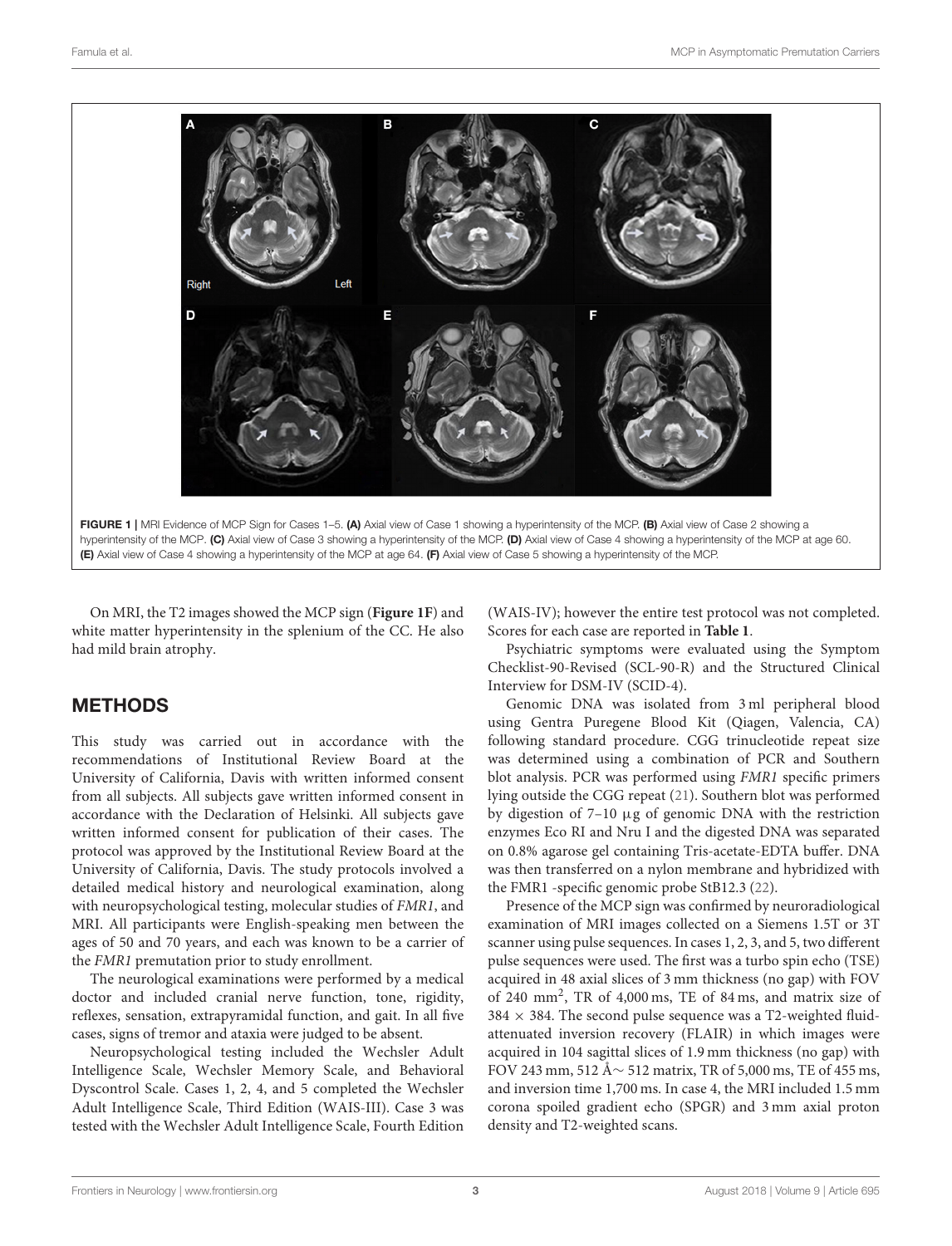#### Famula et al. **MCP** in Asymptomatic Premutation Carriers **Carriers MCP** in Asymptomatic Premutation Carriers

|                          | Case 1                                      | Case 2                                  | Case 3                                                           | Case 4                                   | Case 5                                                                    |
|--------------------------|---------------------------------------------|-----------------------------------------|------------------------------------------------------------------|------------------------------------------|---------------------------------------------------------------------------|
| Age at exam (years)      | 65                                          | 50                                      | 62                                                               | 60                                       | 61                                                                        |
| CGG repeat length        | 84                                          | 102                                     | 86                                                               | 74                                       | 89                                                                        |
| BMI ( $kg/m2$ )          | 29.3                                        | 25.8                                    | 27.0                                                             | 26.5                                     | 26.5                                                                      |
| Blood pressure (mmHG)    | 177/87                                      | 147/82                                  | 125/88                                                           | 152/86                                   | 107/68                                                                    |
| Full scale IQ (WAIS-III) | 128                                         | 120                                     | $N/A^*$                                                          | 116                                      | 116                                                                       |
| MRI findings             | MCP sign, white matter<br>disease in insula | MCP sign, Arteriovenous<br>malformation | MCP sign, white matter disease<br>in splenium of corpus callosum | MCP sign, mild<br>cerebellar volume loss | MCP sign, white matter<br>disease in splenium of<br>corpus callosum       |
| <b>FXTAS</b> symptoms    | None                                        | None                                    | None                                                             | None                                     | Slight balance problems,<br>may be attributed to leg<br>length difference |

<span id="page-3-0"></span>TABLE 1 | Overview of findings for cases 1-5.

\**This subject completed four subtests of the WAIS-IV (Wechsler Adult Intelligence Scale, Fourth Edition) that are equivalent to the WASI-II administration (Wechsler Abbreviated Scales of Intelligence, Second Edition), which yielded a full scale IQ estimate in the range of 108–118.*

## **DISCUSSION**

Here we present five cases of male premutation carriers who have white matter disease in the MCP, a classic sign of FXTAS, but do not demonstrate clinically significant tremor or ataxia. Case 5 has noted mild balance problems, but he also had a leg length discrepancy, which may have accounted for this subtle sign. Although some cases have medical problems such as high blood pressure, or decreased vibration sense in the lower extremities typical of mild neuropathy, the major clinical criteria for FXTAS are not present in these cases. This causes a concern regarding their prognosis for FXTAS since the radiological findings show evidence of neurodegeneration but there are no signs of tremor and ataxia; symptoms that would form the basis of the diagnosis of FXTAS [\(10,](#page-4-9) [23\)](#page-5-0). The recent report by Wang et al. suggests that there is a continuum of premutation involvement that starts with brain volume loss by middle adulthood [\(24\)](#page-5-1). This may progress into the neurodegeneration of FXTAS, including white matter disease in the MCP or elsewhere in the brain, such as the splenium of the CC [\(25,](#page-5-2) [26\)](#page-5-3). The cases presented here demonstrate that the MCP sign can occur even when other symptoms of FXTAS are not present. In case 4, FXTAS symptoms developed within 4 years after the appearance of the MCP sign.

It is not clear what exactly is the cause of the white matter disease, but the RNA toxicity leading to sequestration of critical proteins for neuronal function, chronic DNA damage repair, mitochondrial dysfunction, dysregulation of iron transport, and the production of the neurotoxic FMRpolyG protein from RAN translation, may all contribute to cell death and white matter disease [\(2,](#page-4-1) [27\)](#page-5-4).

Martinez-Cerdeno et al. suggested that the white matter disease in the MCP may be related to microhemorrhages [\(28\)](#page-5-5). Specifically, they proposed that endothelial cells lining the capillaries become laden with iron and fail to maintain capillary integrity, resulting in the release of erythrocytes that, upon breakdown, release iron. Iron accumulates in the capillaries and white matter tissue, inducing activation of microglia and astrocytes, high oxidative state and/or mitochondrial dysfunction, all leading to myelin loss and axonal degeneration [\(19,](#page-4-14) [27,](#page-5-4) [29\)](#page-5-6). Microhemorrhages may occur more frequently in individuals who have hypertension [\(30\)](#page-5-7). A large-scale study by Hamlin et al. demonstrated that those with FXTAS are at elevated risk of developing hypertension [\(31\)](#page-5-8). It is therefore interesting that case 1, case 2, and case 4 had hypertension and in two of these cases this was not adequately treated. Because hypertension is associated with stroke, central nervous system bleeding and white matter lesions, these three cases underscore the need for further research to determine whether there is a similar association between hypertension and the appearance of the MCP sign [\(32\)](#page-5-9).

Once there is significant white matter disease, the progression of further neurological dysfunction is thought to escalate, although the progression of FXTAS may be quite variable [\(33\)](#page-5-10). A recent study by Shickman et al. suggested that motor slowing may be measurable in asymptomatic premutation carriers before clinically observed motor or tremor symptoms arise in FXTAS [\(34\)](#page-5-11). Future studies that examine white matter changes and subclinical motor signs of FXTAS may clarify which carriers are at greatest risk of developing clinical FXTAS symptoms.

A preliminary study demonstrated that the onset of FXTAS correlates with increased CGG repeats, such that the higher the repeat number, the earlier the onset of FXTAS symptoms [\(35\)](#page-5-12). In the cases presented here, we see both high and medium CGG repeat numbers associated with the presence of the MCP sign with no signs of FXTAS. Genomic studies are needed to decipher if there are other additive deleterious or protective allelic variants or mutations, which can cause early onset of white matter disease or protect against the clinical manifestations of FXTAS.

In the cases reported here, the neurological symptoms of tremor and ataxia are nonexistent so we do not have the clinical findings for a diagnosis of FXTAS. We consider these patients to be at high risk for FXTAS, or pre-FXTAS, because they already have the MRI findings and therefore evidence of neurodegeneration. We have seen a progression of symptoms in Case 4, who had developed FXTAS at his 4-year follow up, and we will continue to follow the remaining four subjects.

### CONCLUDING REMARKS

The presence of the MCP sign may be more common than originally thought in premutation carriers without neurological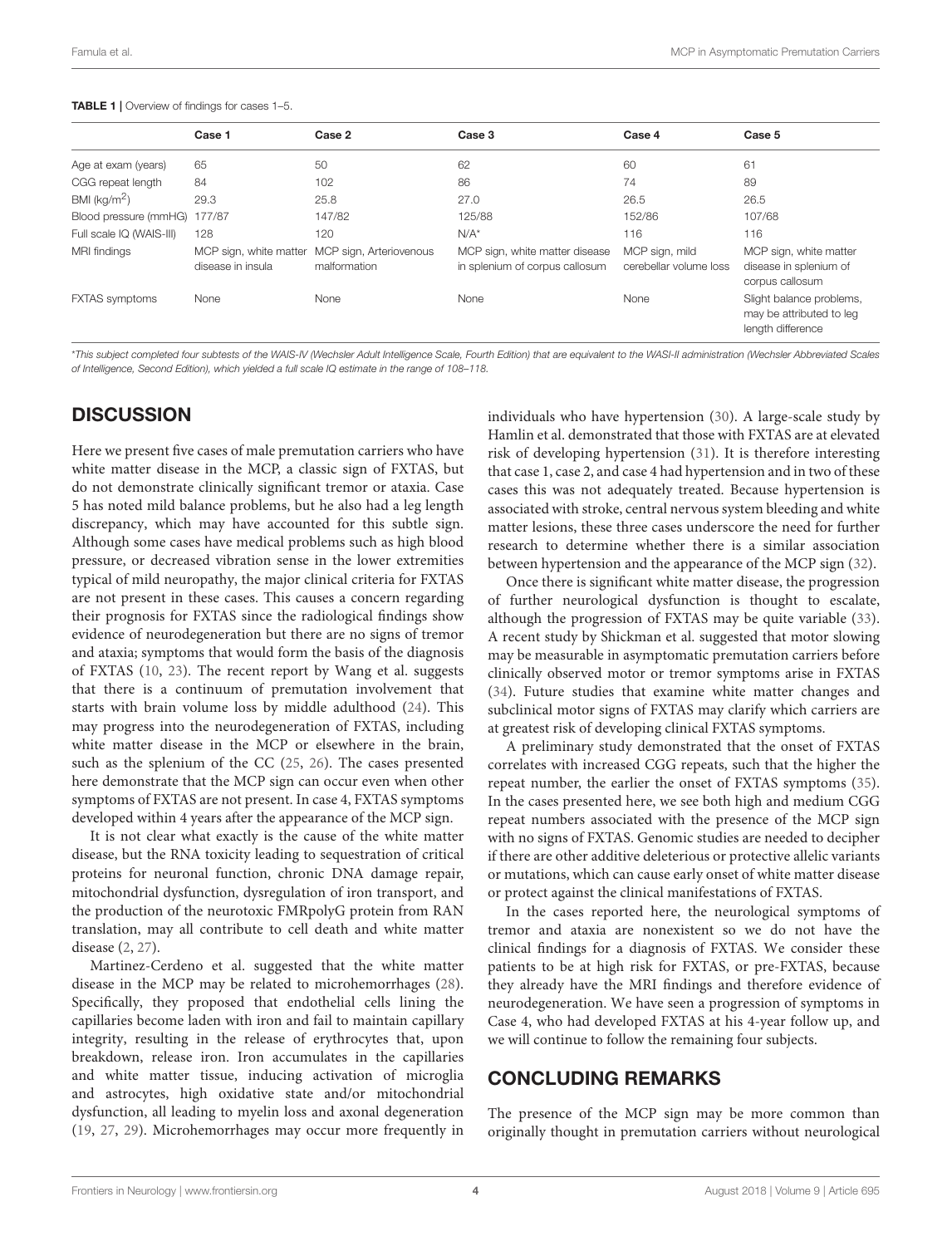symptoms. Their follow-up will guide our recommendations for these carriers in the future. We suspect that avoidance of toxins (such as excessive alcohol, opioids, and inhaled anesthetic agents) and other insults (such as the hypoxia of sleep apnea, or head trauma), in addition to exercise and treatment of medical problems including hypertension or obesity may help to stabilize or slow the progression of FXTAS even in those with white matter disease as reported here [\(36,](#page-5-13) [37\)](#page-5-14). Perhaps supplements such as antioxidants, epicatechins or other prophylactic measures may improve mitochondrial function or white matter disease [\(38,](#page-5-15) [39\)](#page-5-16). Longitudinal research to uncover the risk and protective factors underlying the development and progression of FXTAS and the development of treatment targets is needed to help these vulnerable individuals with the premutation.

# DATA AVAILABILITY STATEMENT

The raw data supporting the conclusions of this manuscript will be made available by the authors, without undue reserve, to any qualified researcher.

# **REFERENCES**

- <span id="page-4-0"></span>1. Hagerman RJ, Leehey M, Heinrichs W, Tassone F, Wilson R, Hills J, et al. Intention tremor, parkinsonism, and generalized brain atrophy in male carriers of fragile X. Neurology (2001) 57:127–30. doi: [10.1212/WNL.57.1.127](https://doi.org/10.1212/WNL.57.1.127)
- <span id="page-4-1"></span>2. Hagerman RJ, Hagerman P. Fragile X-associated tremor/ataxia syndrome features, mechanisms and management. Nat Rev Neurol. (2016) 12:403–12. doi: [10.1038/nrneurol.2016.82](https://doi.org/10.1038/nrneurol.2016.82)
- <span id="page-4-2"></span>3. Jacquemont S, Hagerman RJ, Leehey MA, Hall DA, Levine RA, Brunberg JA, et al. Penetrance of the fragile X-associated tremor/ataxia syndrome in a premutation carrier population. JAMA (2004) 291:460–9. doi: [10.1001/jama.291.4.460](https://doi.org/10.1001/jama.291.4.460)
- <span id="page-4-3"></span>4. Rodriguez-Revenga L, Madrigal I, Pagonabarraga J, Xuncla M, Badenas C, Kulisevsky J, et al. Penetrance of FMR1 premutation associated pathologies in fragile X syndrome families. Eur J Hum Genet. (2009) 17:1359–62. doi: [10.1038/ejhg.2009.51](https://doi.org/10.1038/ejhg.2009.51)
- <span id="page-4-4"></span>5. Robertson EE, Hall DA, McAsey AR, O'Keefe JA. Fragile Xassociated tremor/ataxia syndrome: phenotypic comparisons with other movement disorders. Clin Neuropsychol. (2016) 30:849–900. doi: [10.1080/13854046.2016.1202239](https://doi.org/10.1080/13854046.2016.1202239)
- <span id="page-4-5"></span>6. Brunberg JA, Jacquemont S, Hagerman RJ, Berry-Kravis EM, Grigsby J, Leehey MA, et al. Fragile X premutation carriers: characteristic MR imaging findings of adult male patients with progressive cerebellar and cognitive dysfunction. AJNR Am J Neuroradiol. (2002) 23:1757–66.
- <span id="page-4-6"></span>7. Adams JS, Adams PE, Nguyen D, Brunberg JA, Tassone F, Zhang W, et al. Volumetric brain changes in females with fragile Xassociated tremor/ataxia syndrome (FXTAS). Neurology (2007) 69:851–9. doi: [10.1212/01.wnl.0000269781.10417.7b](https://doi.org/10.1212/01.wnl.0000269781.10417.7b)
- <span id="page-4-7"></span>8. Hagerman PJ, Hagerman RJ. The fragile-X premutation: a maturing perspective. Am J Hum Genet. (2004) 74:805–16. doi: [10.1086/386296](https://doi.org/10.1086/386296)
- <span id="page-4-8"></span>Halket ES, Wang JY, Hessl D, Rivera SM. Neuroimaging Findings in FXTAS. In: Tassone F, Hall DA editors. FXTAS, FXPOI, and Other Premutation Disorders. Cham: Springer International Publishing (2016). p. 71–85.
- <span id="page-4-9"></span>10. Hall DA, Robertson E, Shelton AL, Losh MC, Mila M, Moreno EG, et al. Update on the clinical, radiographic, and neurobehavioral manifestations in FXTAS and FMR1 premutation carriers. Cerebellum (2016) 15:578–86. doi: [10.1007/s12311-016-0799-4](https://doi.org/10.1007/s12311-016-0799-4)
- <span id="page-4-10"></span>11. Tassone F, Hagerman RJ, Taylor AK, Gane LW, Godfrey TE, Hagerman PJ. Elevated levels of FMR1 mRNA in carrier males: a new mechanism of involvement in the fragile-X syndrome. Am J Hum Genet. (2000) 66:6–15. doi: [10.1086/302720](https://doi.org/10.1086/302720)

# AUTHOR CONTRIBUTIONS

JF, FM, YM, JG, FT, DH, SR, VM-C, and RH drafting/revising the manuscript for content. FM formatting the manuscript. FT providing the molecular data. DH, RH, and SR funding study. RH analysis and interpretation of the data.

# FUNDING

This work was supported by NICHD grant HD036071; NIMH grant MH078041 and the MIND Institute Intellectual and Developmental Disabilities Research Center U54 HD0 79125.

### ACKNOWLEDGMENTS

These cases were presented by Randi Hagerman, MD at the Third International Conference of FMR1 Premutation: Basic Mechanisms and Clinical Involvement.

- <span id="page-4-11"></span>12. Ross-Inta C, Omanska-Klusek A, Wong S, Barrow C, Garcia-Arocena D, Iwahashi C, et al. Evidence of mitochondrial dysfunction in fragile X-associated tremor/ataxia syndrome. Biochem J. (2010) 429:545–52. doi: [10.1042/bj20091960](https://doi.org/10.1042/bj20091960)
- 13. Sellier C, Freyermuth F, Tabet R, Tran T, He F, Ruffenach F, et al. Sequestration of DROSHA and DGCR8 by expanded CGG RNA repeats alters microRNA processing in fragile X-associated tremor/ataxia syndrome. Cell Rep. (2013) 3:869–80. doi: [10.1016/j.celrep.2013.02.004](https://doi.org/10.1016/j.celrep.2013.02.004)
- 14. Todd PK, Oh SY, Krans A, He F, Sellier C, Frazer M, et al. CGG repeatassociated translation mediates neurodegeneration in fragile X tremor ataxia syndrome. Neuron (2013) 78:440–55. doi: [10.1016/j.neuron.2013.03.026](https://doi.org/10.1016/j.neuron.2013.03.026)
- 15. Napoli E, Song G, Wong S, Hagerman R, Giulivi C. Altered bioenergetics in primary dermal fibroblasts from adult carriers of the FMR1 premutation before the onset of the neurodegenerative disease fragile X-associated tremor/ataxia syndrome. Cerebellum (2016) 15:552–64. doi: [10.1007/s12311-016-0779-8](https://doi.org/10.1007/s12311-016-0779-8)
- 16. Robin G, Lopez JR, Espinal GM, Hulsizer S, Hagerman PJ, Pessah IN. Calcium dysregulation and Cdk5-ATM pathway involved in a mouse model of Fragile X-associated tremor-ataxia syndrome. Hum Mol Genet. (2017) 26:2649–66. doi: [10.1093/hmg/ddx148](https://doi.org/10.1093/hmg/ddx148)
- <span id="page-4-12"></span>17. Sellier C, Buijsen RA, He F, Natla S, Jung L, Tropel P, et al. Translation of expanded CGG repeats into FMRpolyG Is pathogenic and may contribute to fragile X tremor ataxia syndrome. Neuron (2017) 93:331–47. doi: [10.1016/j.neuron.2016.12.016](https://doi.org/10.1016/j.neuron.2016.12.016)
- <span id="page-4-13"></span>18. Greco CM, Berman RF, Martin RM, Tassone F, Schwartz PH, Chang A, et al. (2006). Neuropathology of fragile X-associated tremor/ataxia syndrome (FXTAS). Brain 129(Pt 1):243–55. doi: [10.1093/brain/awh683](https://doi.org/10.1093/brain/awh683)
- <span id="page-4-14"></span>19. Ariza J, Rogers H, Monterrubio A, Reyes-Miranda A, Hagerman PJ, Martinez-Cerdeno V. A majority of FXTAS cases present with intranuclear inclusions within purkinje cells. Cerebellum (2016) 15:546–51. doi: [10.1007/s12311-016-0776-y](https://doi.org/10.1007/s12311-016-0776-y)
- <span id="page-4-15"></span>20. Loesch DZ, Cook M, Litewka L, Gould E, Churchyard A, Tassone F, et al. A low symptomatic form of neurodegeneration in younger carriers of the FMR1 premutation, manifesting typical radiological changes. J Med Genet. (2008) 45:179–81. doi: [10.1136/jmg.2007.054171](https://doi.org/10.1136/jmg.2007.054171)
- <span id="page-4-16"></span>21. Filipovic-Sadic S, Sah S, Chen L, Krosting J, Sekinger E, Zhang W, et al. A novel FMR1 PCR method for the routine detection of low abundance expanded alleles and full mutations in fragile X syndrome. Clin Chem. (2010) 56:399–408. doi: [10.1373/clinchem.2009.136101](https://doi.org/10.1373/clinchem.2009.136101)
- <span id="page-4-17"></span>22. Tassone F, Pan R, Amiri K, Taylor AK, Hagerman PJ. A rapid polymerase chain reaction-based screening method for identification of all expanded alleles of